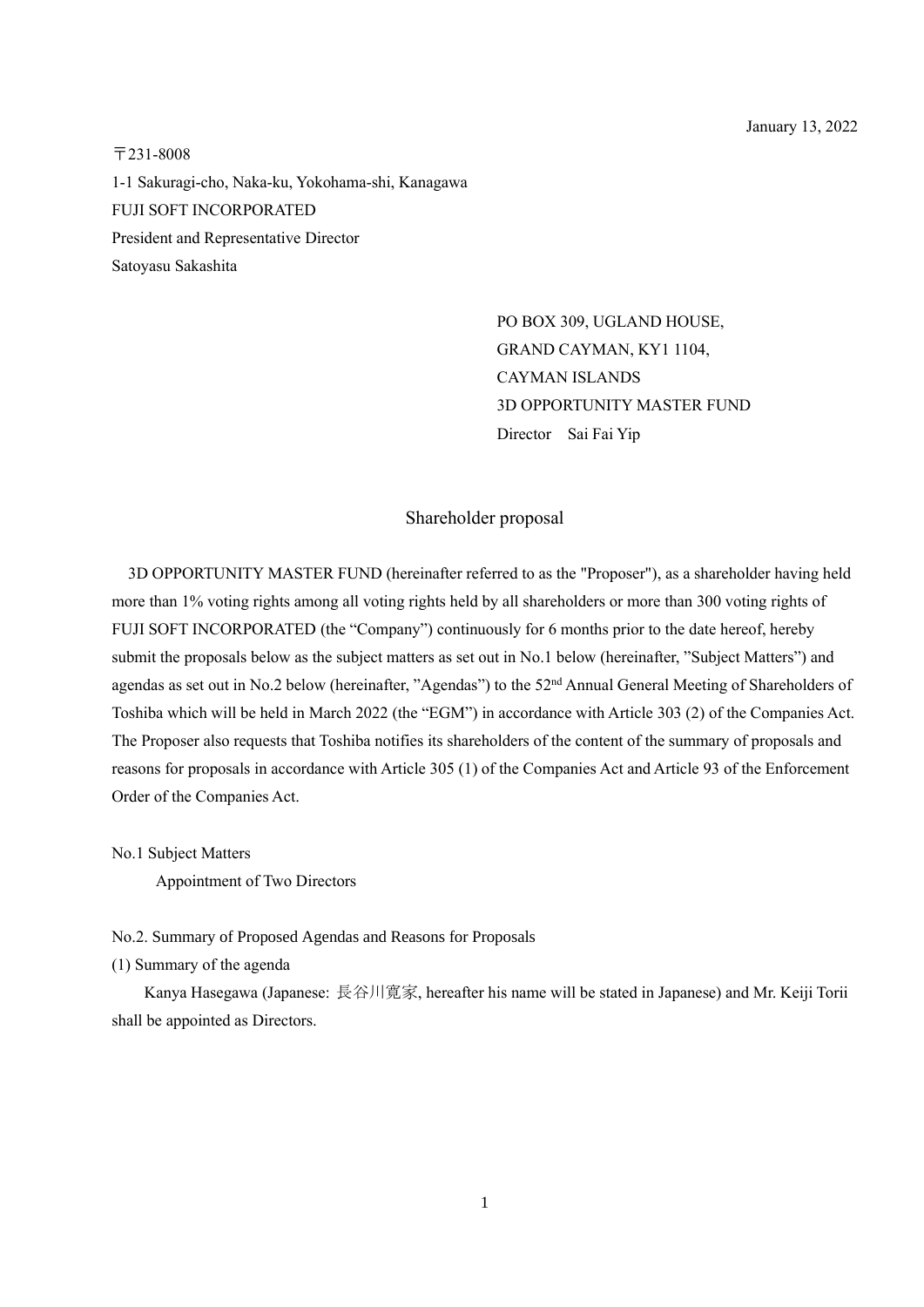## (2) Reasons for the proposal

 The Board of Directors of listed companies is expected to maximize corporate value over the mid- to long-term by effectively allocating capital to investments for growth and shareholder returns. The Corporate Governance Code confirms that directors have a fiduciary responsibility to shareholders in "promoting sustainable corporate growth, increasing corporate value over the mid- to long-term, and improving earning power and capital efficiency."<sup>1</sup>

 Company's Board has not done so. Over both the one-year and ten-year period, the Company has failed to generate returns on equity capital that match the returns generate by its peers<sup>2</sup>. In fact, the Company's one-year 7.4% and ten-year 5.4% returns are about half of the average of the peer returns over those periods, 14.1% and 10.7% respectively.

 The Company's failure to match the returns of the peers is due to specific and unusual capital allocation decisions made by the management and Board. Instead of reinvesting capital into its core business (embedded system development and system integration) or returning excess capital to shareholders, the Board has authorized the reinvestment of profits into unrelated assets, such as commercial real estate. Over the past 20 years, the Company has deployed over 100 billion yen on such tangible fixed assets and has allocated more than cumulative net income generated in the last five years to the acquisition of tangible fixed assets (mostly real estate development) over that five-year period<sup>3</sup>. Contrary to the Company's medium-term policy to focus on core business<sup>4</sup>, the Company has disclosed that it plans to invest several billion yen additionally into the development of commercial real estate from 2021 to 2023.<sup>5</sup>

 Over the past several years, analysts and other capital market participants have expressed concern over the Company's capital allocation, noting that the investment in real estate is unusual and outside of the Company's core business. Proposer has engaged with the Company on this point as well, seeking to conduct a review of the Company's capital allocation and to have the Company invest its capital into the core business (where the Company has a strong competitive advantage). The management team and Board have rejected such input and appear committed to continuing to allocate its capital into side projects that do not contribute to corporate value over the mid- to long-term.

 The Proposer believes the Company's capital allocation approach is dampening corporate value. We believe the Board needs to objectively examine the Company's current balance sheet and to strengthen the effective supervisory function with respect to the future capital allocation decisions. The Proposer believes that having new independent directors with experience and expertise in capital allocation on the Board will ensure that the Board considers objectively all opportunities under effective supervision to use the Company's capital to generate sustainable growth and mid- to long-term improvements in corporate value.

 Accordingly, the Proposer proposes the appointment of two persons, Mr. Kanya Hasegawa and Mr. Keiji Torii, as the outside directors of the Company. The Proposer believes that the addition of these two exceptional professionals can help the Board deliberate with respect to the Company's options on capital allocation under effective supervision and provide shareholders with confidence in the Board's decisions.

The brief personal history of the candidates is as shown in "(3) Names, brief history, etc. of the candidates." The reasons for each person's recommendation are summarized below.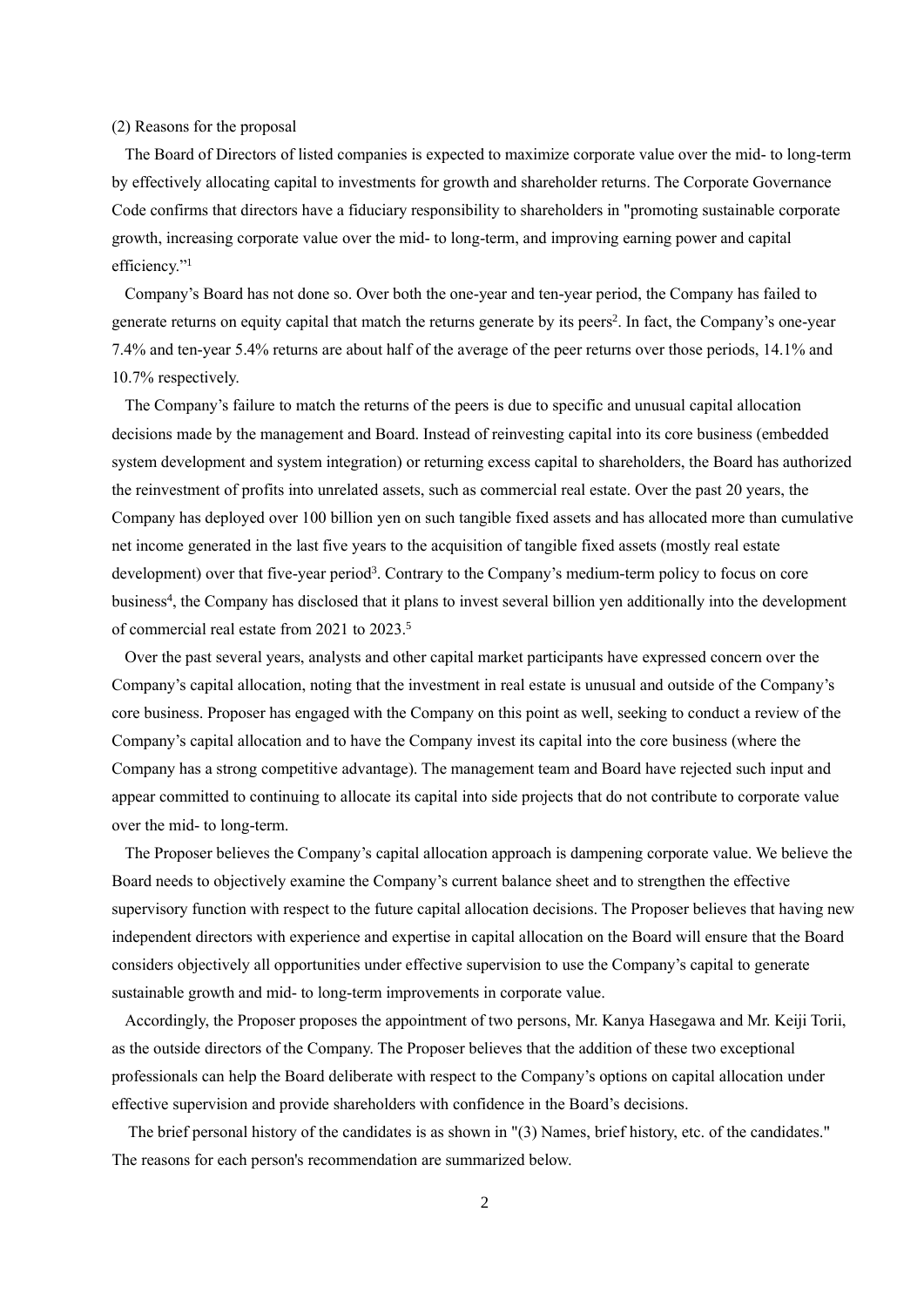- Mr. Kanya Hasegawa has nearly 20 years of experience in investing in a wide range of asset classes including credit, real estate, and listed stocks in Japan and Asia. Since 2015, he founded 3D Investment Partners Pte Ltd., and has been responsible for the management of this investment management company, as CEO and CIO. Mr. Hasegawa has engaged with a number of listed companies in Japan on corporate governance, and he has contributed to enhancing corporate value by strengthening corporate governance and improving capital efficiency with many of his portfolio companies. As an expert of corporate governance, in addition to the shareholders' perspective, he also brings the best practices adopted by some of the corporate governance leaders into the Board. Proposer is confident that he is best suited to represent the interests of minority shareholders, to address the issues the Company is facing, and to enhance the corporate value of the Company through improvements in corporate governance and capital efficiency.
- Keiji Torii has served as Deputy President and Representative Director of Mizuho Financial Group, Inc., and outside audit & supervisory board member of ITOCHU Corporation. In addition to his expertise in finance and accounting as a former banker, he has extensive experience and broad insight into the management of large Japanese companies as a director of listed companies. He has also served as Deputy President and Representative Director of Mizuho Research & Technologies, Ltd. (formerly, Mizuho Information & Research Institute, Inc.) and the special advisor to Salesforce.com, Inc., and possesses deep understanding and track record in management in the IT industry. Since Mr. Torii became a special advisor to 3D Investment Partners Pte Ltd, he has engaged in constructive dialogue with many Japanese listed companies. His deep understanding of Japanese companies as well as extensive network of relationships have unfolded many otherwise complicated corporate governance issues in Japan. The Proposer is confident that he is best suited to address the issues the Company is facing and to enhance the corporate value of the Company through realigning the interests between the management, the Board, and shareholders.

 The articles of incorporation of the Company provide for a maximum number of directors as 30 and do not exceed the maximum number of directors even if any director nominees recommended by the Proposer are appointed.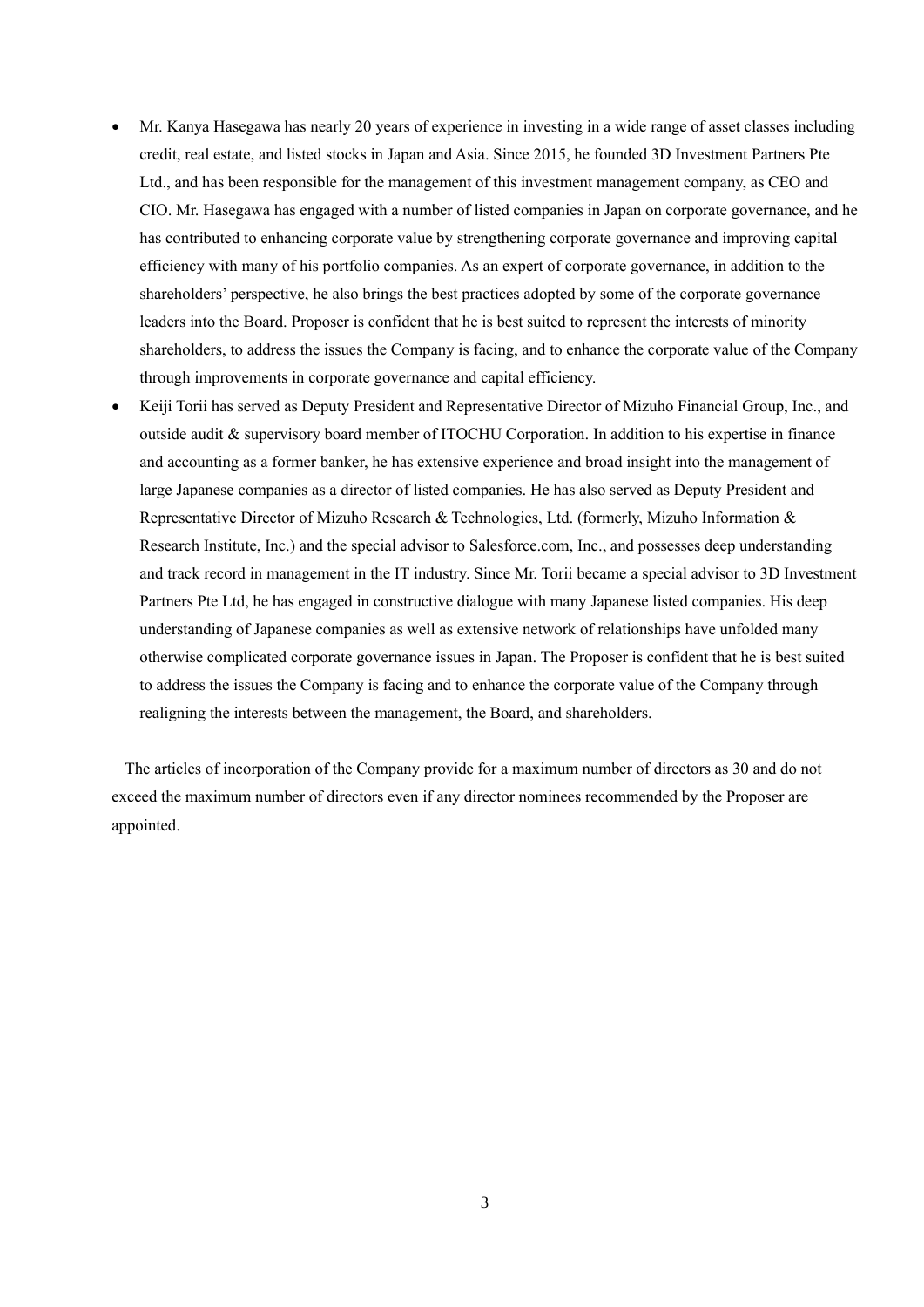|  |  |  |  | (3) Name, brief personal history, etc. of the candidate |
|--|--|--|--|---------------------------------------------------------|
|  |  |  |  |                                                         |

| Candidates                                                                                        | Kanya Hasegawa                                                          | Date of birth: January 25, 1980      |  |  |  |  |
|---------------------------------------------------------------------------------------------------|-------------------------------------------------------------------------|--------------------------------------|--|--|--|--|
|                                                                                                   |                                                                         | Number of our shares owned: 0 shares |  |  |  |  |
| • Brief personal history, title, position in charge, and status of important concurrent positions |                                                                         |                                      |  |  |  |  |
| 2002                                                                                              | Joined Goldman Sachs Japan Company Ltd.                                 |                                      |  |  |  |  |
| 2008                                                                                              | Investment Analyst, Tudor Capital Singapore Pte. Ltd.                   |                                      |  |  |  |  |
| 2010                                                                                              | Managing Director and Partner, Broad Peak Investment Advisers Pte. Ltd. |                                      |  |  |  |  |
| 2015                                                                                              | Founded 3D Investment Partners Pte. Ltd., CEO and CIO (to present)      |                                      |  |  |  |  |
|                                                                                                   | (Status of important concurrent positions)                              |                                      |  |  |  |  |
|                                                                                                   | CEO and CIO, 3D Investment Partners Pte. Ltd.                           |                                      |  |  |  |  |

| Candidates                                                                                           | Keiji Torii                                                                           | Date of birth: July 25, 1947         |  |  |  |  |  |  |
|------------------------------------------------------------------------------------------------------|---------------------------------------------------------------------------------------|--------------------------------------|--|--|--|--|--|--|
|                                                                                                      |                                                                                       | Number of our shares owned: 0 shares |  |  |  |  |  |  |
| • Brief personal history, position, position in charge, and status of important concurrent positions |                                                                                       |                                      |  |  |  |  |  |  |
| 1971                                                                                                 | Joined Dai-ichi Bank, Ltd.                                                            |                                      |  |  |  |  |  |  |
| 1998                                                                                                 | Outside Director, THE CIT GROUP, INC. (listed in New York Stock Exchange)             |                                      |  |  |  |  |  |  |
| 1999                                                                                                 | Director and General Manager for the Americas/Head of New York Branch, Dai-Ichi       |                                      |  |  |  |  |  |  |
|                                                                                                      | Kangyo Bank, Ltd.                                                                     |                                      |  |  |  |  |  |  |
| 2000                                                                                                 | Managing Director, Dai-Ichi Kangyo Bank, Ltd.                                         |                                      |  |  |  |  |  |  |
| 2004                                                                                                 | Deputy President and Representative Director, Mizuho Financial Group, Inc.            |                                      |  |  |  |  |  |  |
| 2005                                                                                                 | Deputy President and Representative Director, Mizuho Information & Research Institute |                                      |  |  |  |  |  |  |
|                                                                                                      | Inc. (currently, Mizuho Research & Technologies, Ltd.)                                |                                      |  |  |  |  |  |  |
| 2009                                                                                                 | Outside Audit & supervisory board member, ITOCHU Corporation                          |                                      |  |  |  |  |  |  |
| 2009                                                                                                 | Outside Director, Tokyo Coca-Cola Bottling Co., Ltd. (currently, COCA-COLA            |                                      |  |  |  |  |  |  |
|                                                                                                      | <b>BOTTLERS JAPAN INC.)</b>                                                           |                                      |  |  |  |  |  |  |
| 2009                                                                                                 | Special Adviser, Salesforce.com Inc.                                                  |                                      |  |  |  |  |  |  |
| 2017                                                                                                 | Advisor, 3D Investment Partners Pte Ltd.                                              |                                      |  |  |  |  |  |  |
| 2019                                                                                                 | Standing Auditor, Cogent Labs Inc. (to present)                                       |                                      |  |  |  |  |  |  |
| 2020                                                                                                 | Outside Audit & supervisory board member, SYLA HOLDINGS Co., ltd. (to present)        |                                      |  |  |  |  |  |  |
| 2021                                                                                                 | Special Adviser, 3D Investment Partners Pte Ltd. (to present)                         |                                      |  |  |  |  |  |  |
|                                                                                                      | (Status of important concurrent positions)                                            |                                      |  |  |  |  |  |  |
|                                                                                                      | Standing Auditor, Cogent Labs Inc.                                                    |                                      |  |  |  |  |  |  |
|                                                                                                      | Outside Audit & supervisory board member, SYLA HOLDINGS Co., ltd.                     |                                      |  |  |  |  |  |  |
|                                                                                                      | Special Adviser, 3D Investment Partners Pte Ltd.                                      |                                      |  |  |  |  |  |  |